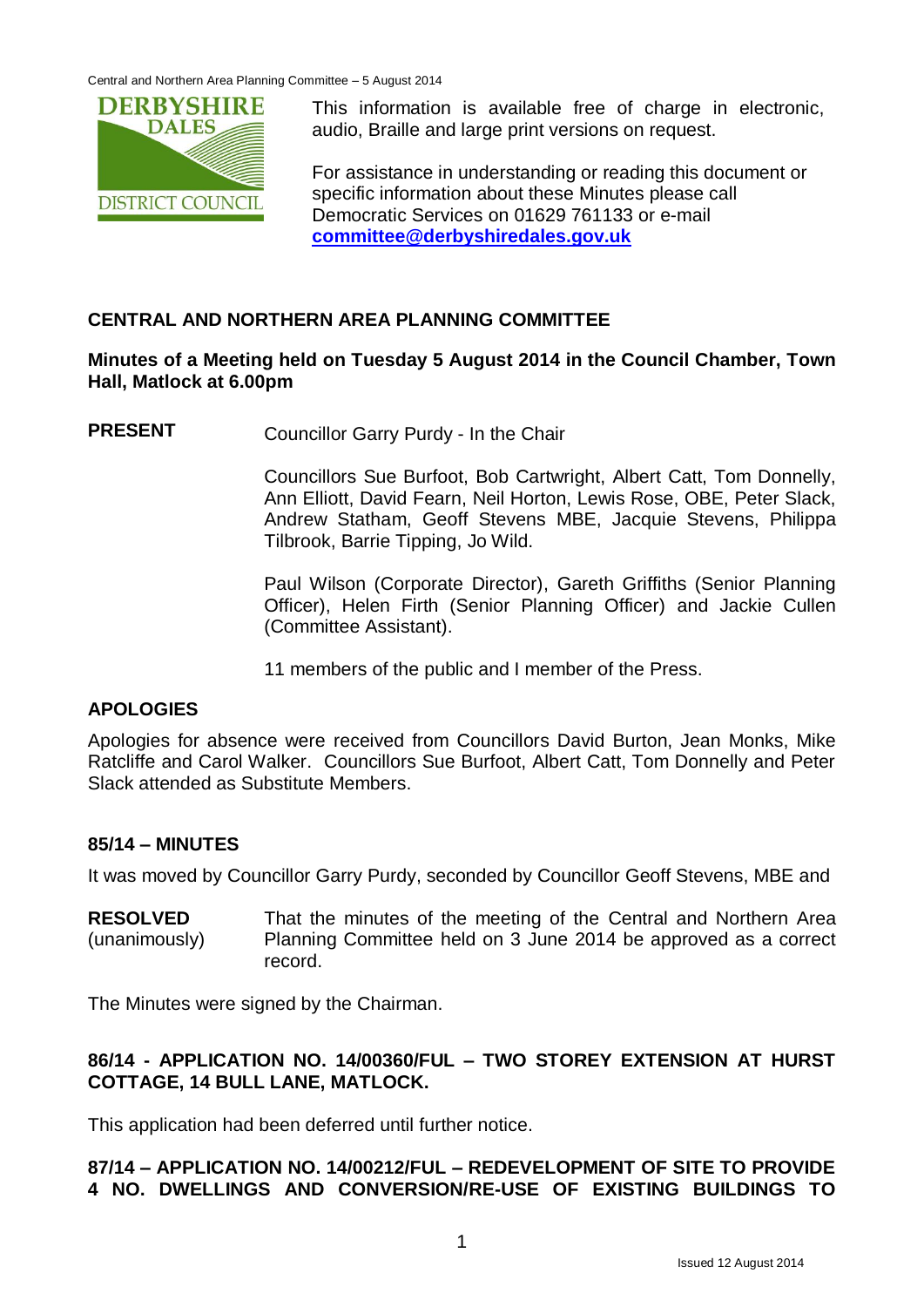# **PROVIDE 2 NO. DWELLINGS AND ASSOCIATED CAR PARKING AT 1&3 KNOWLESTONE PLACE, MATLOCK**

The Committee had visited the site prior to the meeting to assess the design of the proposed development, the visual impact on the setting of historic buildings and the Conservation Areas, the impact on the amenity of nearby residents and car parking and highway safety matters.

In accordance with the procedure for public participation, Mr Damian Fitzgerald, neighbour, spoke against the application, and Mr Jon Millhouse, agent, spoke in favour of the application.

A copy of correspondence received after publication of the Agenda was circulated at the meeting. This comprised three letters of representation, comments from which were summarised in the correspondence, and one letter of support.

It was moved by Councillor Jacquie Stevens, seconded by Councillor David Fearn and

**RESOLVED** (unanimously) That planning permission be granted subject to the conditions as set out in the report.

#### **88/14 - APPLICATION NO. 00213/LBALT – ALTERATIONS TO LISTED BUILDING – RESTORATION, RE-USE AND ALTERATIONS AT 13 KNOWLESTONE PLACE, MATLOCK**

The Committee had visited the site prior to the meeting to assess the proposal having regard to planning application 14/00212/FUL.

One letter of representation had been received and was summarised in the report.

It was moved by Councillor David Fearn, seconded by Councillor Jacquie Stevens and

**RESOLVED** (unanimously) That Listed Building Consent be granted subject to the conditions as set out in the report.

#### **89/14 - APPLICATION NO. 14/00154/FUL – FORMATION OF ACCESS AT 24 DALE ROAD, MATLOCK**

The Committee visited the site prior to the meeting to assess the impact the proposal would have upon the character and appearance of the Conservation Area.

In accordance with the procedure for public participation, Joe Cain, representing the applicant, spoke in favour of the application.

It was moved by Councillor Geoff Stevens, MBE, seconded by Councillor Peter Slack and

**RESOLVED** (unanimously) That planning permission be granted subject to conditions regarding timescale and safeguarding of the character of the re-built section of the wall.

Reason: This would not cause substantial harm to the significance of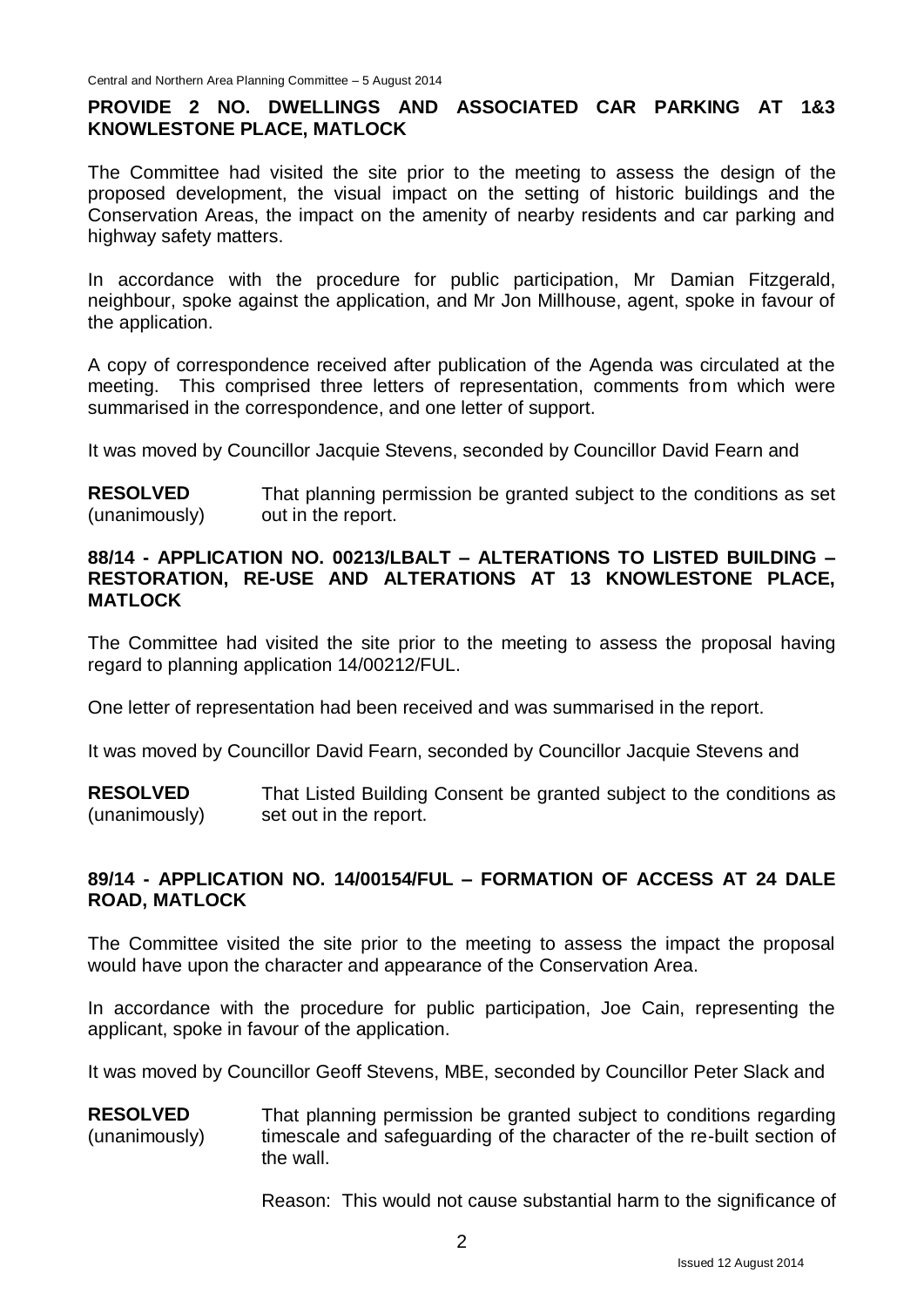a designated heritage asset, and consideration was given to the fact that this section of the wall was to be relocated and rebuilt in the original materials.

#### **90/14 – APPLICATION NO. 14/00249/FUL – REDEVELOPMENT OF SITE TO PROVIDE RESTAURANT/FOOD TAKEAWAY AND BULK WINE RETAIL STORE WITH ASSOCIATED PARKING AT 43 BAKEWELL ROAD, MATLOCK**

The Committee had visited the site prior to the meeting to assess the visual impact of the proposal upon the surrounding area and the impact upon the amenity of nearby residents.

In accordance with the procedure for public participation, Mrs Sheila Allen, applicant, and Mr Adam Brand, Senior Acquisition Manager of McDonalds, spoke in favour of the application.

Correspondence received after publication of the Agenda was circulated at the meeting.

The Senior Planning Officer drew Members' attention to an amendment to Condition 9 of the Conditions set out in the report. Condition 9 should read:

The use of the restaurant/takeaway premises shall be restricted to *mixed* use only within Class A3/*A5* of the Town and Country Planning (Use Classes) Order (2005).

Members' attention was also drawn to the late correspondence wherein the applicant had requested that demolition be authorised to commence as soon as possible prior to addressing the details of the application regarding materials, etc.

The Corporate Director advised the Committee that the noise report had been received the day before this meeting, and as such there had not been time to scrutinise this properly. It was suggested that opening hours of 06:00 to 00:00 be allowed for the time being, pending a report from Environmental Health regarding noise nuisance, and that if Environmental Health had any concerns, the hours of operation could be limited to 06:00 to 23:00. However, if this were the case the application would be brought to the Planning Committee at a future date.

It was moved by Councillor Geoff Stevens, MBE, seconded by Councillor Tom Donnelly and

**RESOLVED** (unanimously) That, subject to the amendment of Conditions 9 and 10 and an additional condition to provide for demolition to commence as soon as possible, planning permission be granted subject to the conditions as set out in the report, with the following amendments:

> Condition 9 - The use of the restaurant/takeaway premises shall be restricted to *mixed* use only within Class A3/*A5* of the Town and Country Planning (Use Classes) Order (2005).

> Condition 10 – The use of the restaurant/takeaway premises shall be restricted to the hours of 06:00 to 00:00 for the time being, pending a report on noise nuisance from the Environmental Health Agency. If necessary, this matter is to be brought back to the Planning Committee in six months' time.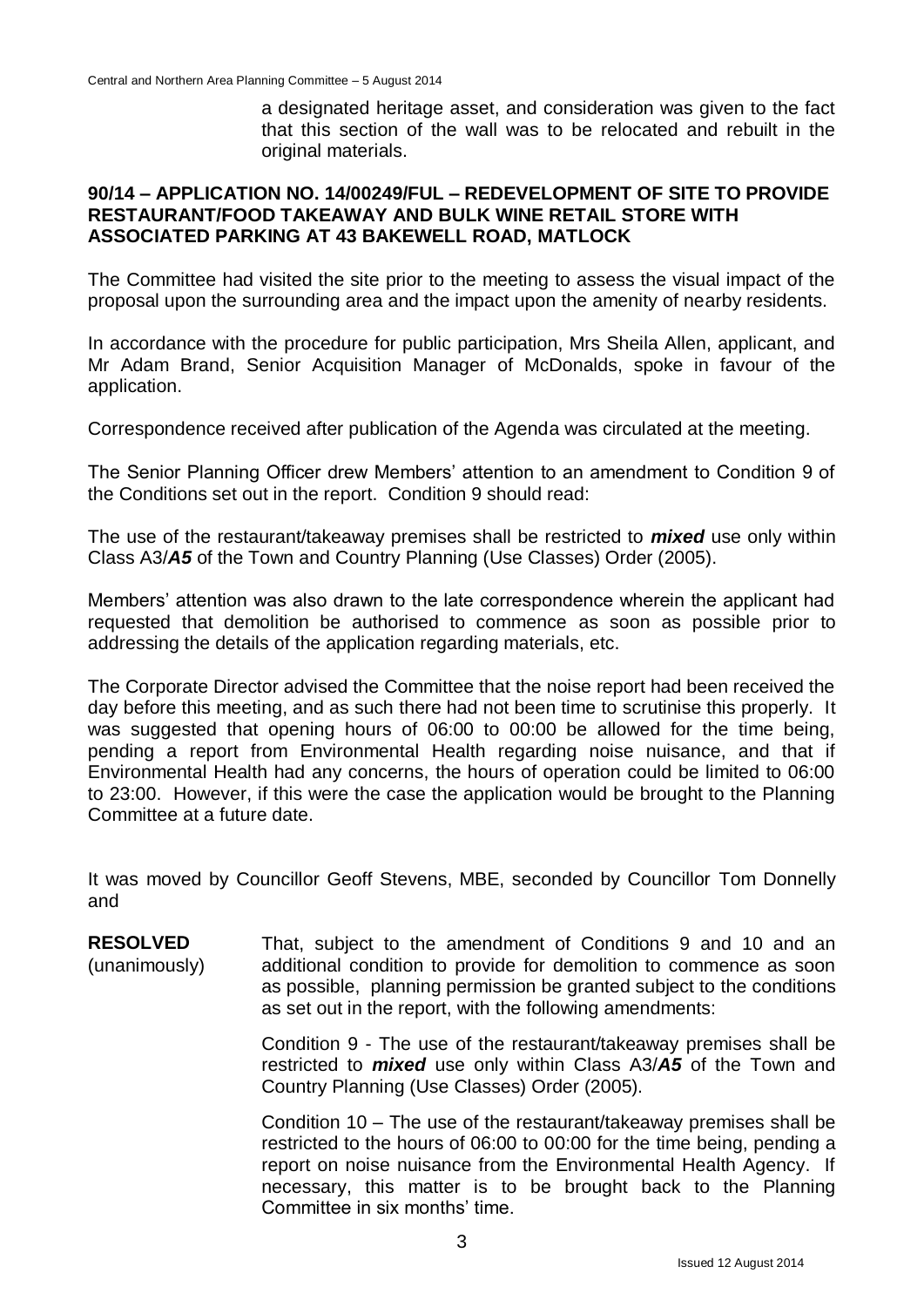Demolition be authorised to commence as soon as possible and prior to addressing the details of the application regarding materials, etc.

# **91/14 – APPLICATION NO. 14/00308/ADV – ILLUMINATED AND NON-ILLUMINATED SIGNAGE AT 43 BAKEWELL ROAD, MATLOCK**

The Committee had visited the site prior to the meeting to assess the visual impact of the proposal upon the surrounding area and the impact upon the amenity of nearby residents.

In accordance with the procedure for public participation, Mr Adam Brand, Senior Acquisition Manager of McDonalds, spoke in favour of the application.

Correspondence received after publication of the Agenda was circulated at the meeting. This comprised a revised drawing reducing the number of signs on the building to five in total.

Details of a letter of representation had been received after publication of the report*.*

It was noted that 2 golden arch panels had been removed from the application.

It was moved by Councillor Sue Burfoot, seconded by Councillor Bob Cartwright and

| <b>RESOLVED</b>    | That Express Advertisement Consent be granted subject to the<br>conditions as set out in the report and an additional condition as<br>follows: |  |  |  |
|--------------------|------------------------------------------------------------------------------------------------------------------------------------------------|--|--|--|
|                    | That the illumination of the relevant signage be restricted to the hours<br>of 00:600 to 00:10.                                                |  |  |  |
| Voting:            |                                                                                                                                                |  |  |  |
| For                | 15                                                                                                                                             |  |  |  |
| <b>Against</b>     |                                                                                                                                                |  |  |  |
| <b>Abstentions</b> |                                                                                                                                                |  |  |  |

The Chairman declared the motion carried. **92/14 - TREES PROGRESS REPORT – DDDC APPLICATIONS**

It was moved by Councillor Garry Purdy, seconded by Councillor Jacquie Stevens and

| <b>RESOLVED</b> |  | That the report be noted. |  |
|-----------------|--|---------------------------|--|
|                 |  |                           |  |

(unanimously)

# **93/14 – TREES PROGRESS REPORT - DCC APPLICATIONS**

It was moved by Councillor Garry Purdy, seconded by Councillor Peter Slack and

| <b>RESOLVED</b> | That the report be noted. |
|-----------------|---------------------------|
|-----------------|---------------------------|

(unanimously)

#### **94/14 - APPEALS PROGRESS REPORT**

The Corporate Director advised the Committee that the appeal relating to application reference 14/00042/ADV had been dismissed.